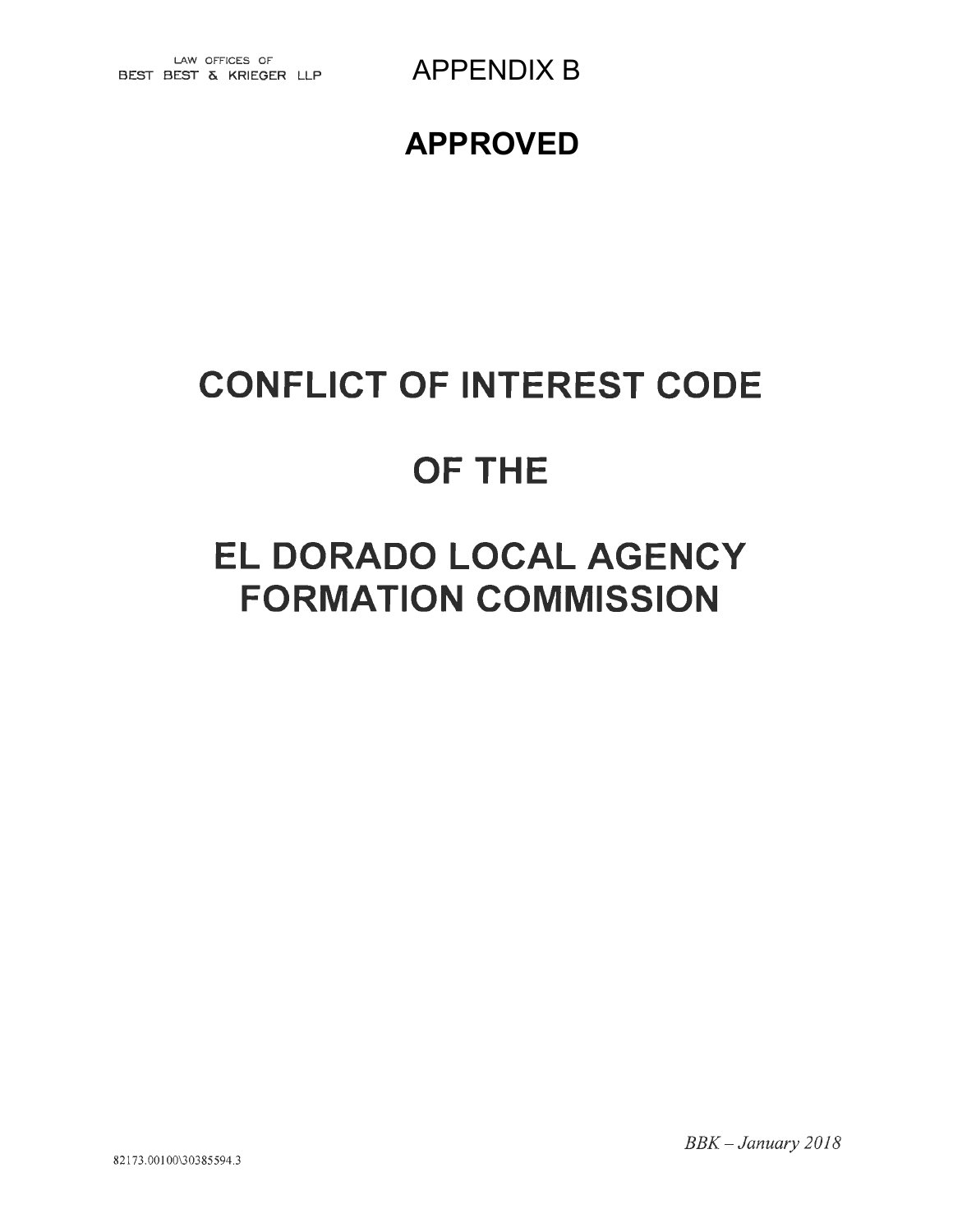## **CONFLICT OF INTEREST CODE OF THE EL DORADO LOCAL AGENCY FORMATION COMMISSION**

**(Amended January 24, 2018)** 

The Political Reform Act, Government Code Sections 81000 et seq. requires each state and local government agency to adopt and promulgate a conflict of interest code. The Fair Political Practices Commission has adopted a regulation, 2 California Code of Regulations Section 18730, that contains the terms of a standard conflict of interest code, which can be incorporated by reference in an agency's code. After public notice and hearing Section 18730 may be amended by the Fair Political Practices Commission to conform to amendments in the Political Reform Act. Therefore, the terms of 2 California Code of Regulations section 18730 and any amendments to it duly adopted by the Fair Political Practices Commission are hereby incorporated by reference. This incorporation page, Regulation 18730, and the attached Appendix designating positions and establishing disclosure categories, shall constitute the Conflict of Interest Code of the **El Dorado Local Agency Formation Commission ("LAFCO").** 

All officials and designated positions required to submit a statement of economic interests shall file their statements with the **Clerk of the Commission** as LAFCO's Filing Officer. The **Clerk of the Commission** shall make and retain a copy of all statements filed by Members of the Commission, Alternates and the Executive Officer/Financial Officer, and forward the originals of such statements to the Clerk of the Board of Supervisors. The **Clerk of the Commission** shall retain the originals of the statements filed by all other designated positions and make all retained statements available for public inspection and reproduction during regular business hours. (Gov. Code § 81008)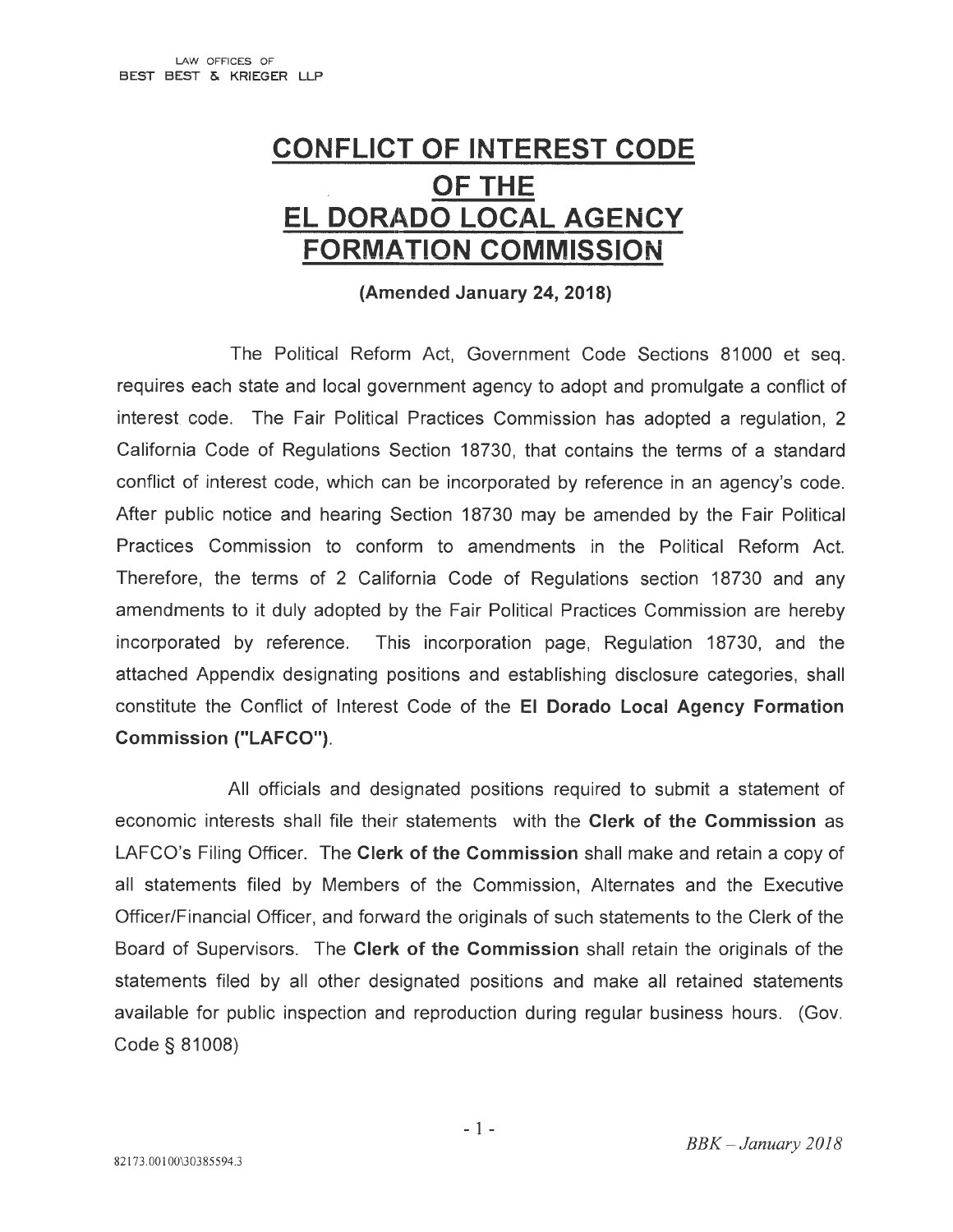## **APPENDIX**

#### **CONFLICT OF INTEREST CODE**

### **OF THE EL DORADO LOCAL AGENCY**

#### **FORMATION COMMISSION**

**(Amended January 24, 2018)** 

### **PART "A"**

#### **OFFICIALS WHO MANAGE PUBLIC INVESTMENTS**

LAFCO Officials who manage public investments, as defined by 2 Cal. Code of Regs. § 18700.3, are NOT subject to LAFCO's Code, but must file disclosure statements under Government Code Section 87200 et seq. [Regs. § 18730(b)(3)] These positions are listed here for informational purposes only.

It has been determined that the positions listed below are officials who manage public investments<sup>1</sup>:

> Members of the Commission and Alternates Executive Officer/Financial Officer Financial Consultant

Individuals holding one of the above-listed positions may contact the Fair Political Practices Commission for assistance or written advice regarding their filing obligations if they believe that their position has been categorized incorrectly. The Fair Political Practices Commission makes the final determination whether a position is covered by § 87200.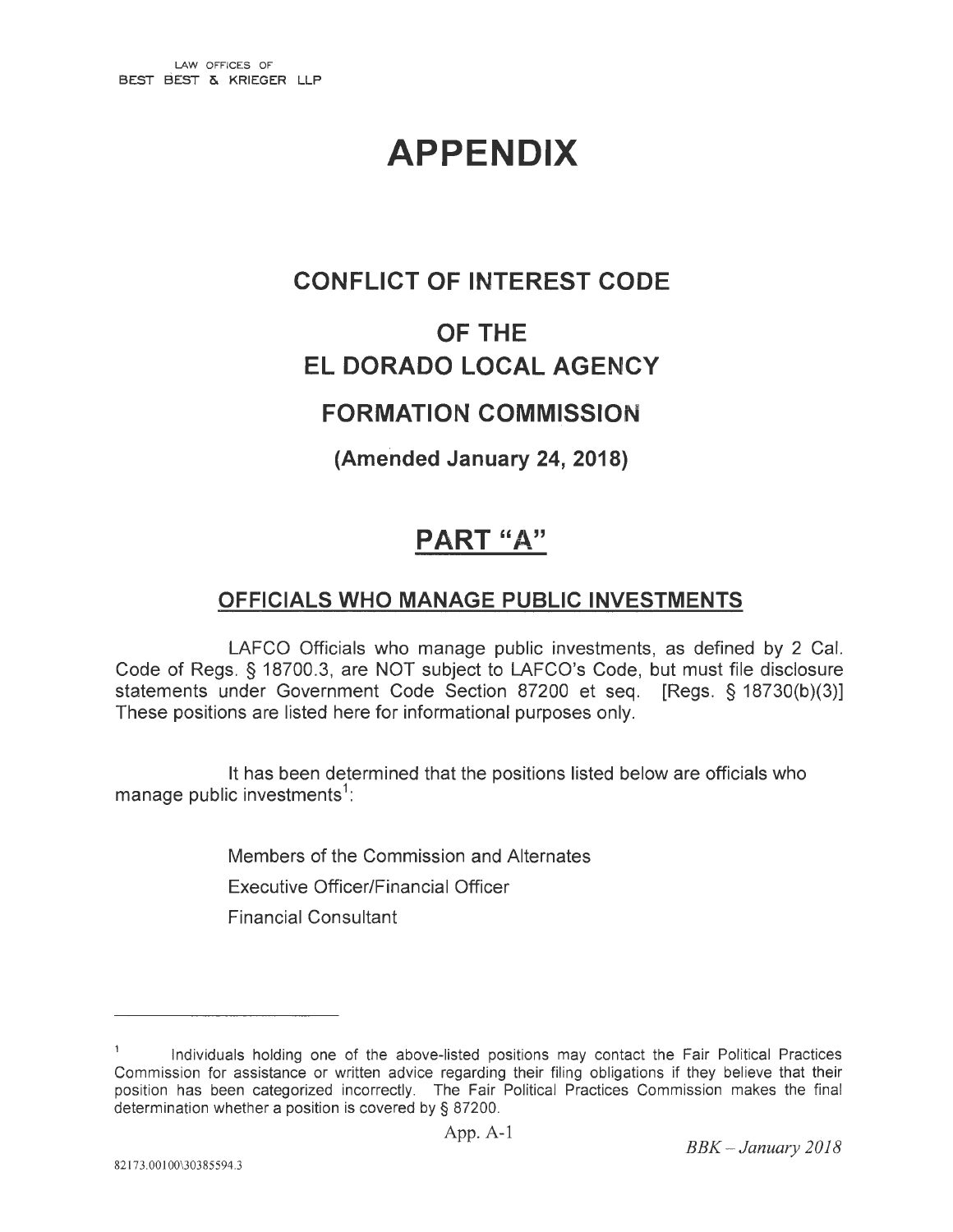#### **DESIGNATED POSITIONS**

#### **GOVERNED BY THE CONFLICT OF INTEREST CODE**

| DESIGNATED EMPLOYEES'<br><b>TITLE OR FUNCTION</b> | <b>DISCLOSURE CATEGORIES</b><br><b>ASSIGNED</b> |
|---------------------------------------------------|-------------------------------------------------|
| <b>Assistant Executive Officer</b>                | 1,2                                             |
| <b>Assistant Policy Analyst</b>                   | 1,2                                             |
| <b>General Counsel</b>                            | 1, 2                                            |
| LAFCO Policy Analyst/Senior Planner               | 1, 2                                            |
| Office Manager/Clerk to the Commission            | 5                                               |
| Consultants and New Positions <sup>2</sup>        |                                                 |

 $\sqrt{2}$ Individuals providing services as a Consultant defined in Regulation 18700.3 or in a new position created since this Code was last approved that makes or participates in making decisions shall disclose pursuant to the broadest disclosure category in this Code subject to the following limitation:

The Executive Officer may determine that due to the range of duties or contractual obligations, it is more appropriate to assign a limited disclosure requirement. A clear explanation of the duties and a statement of the extent of the disclosure requirements must be in a written document. (Gov. Code § 82019; FPPC Regulations 18219 and 18734.). The Executive Officer's determination is a public record and shall be retained for public inspection in the same manner and location as this Conflict of Interest Code.